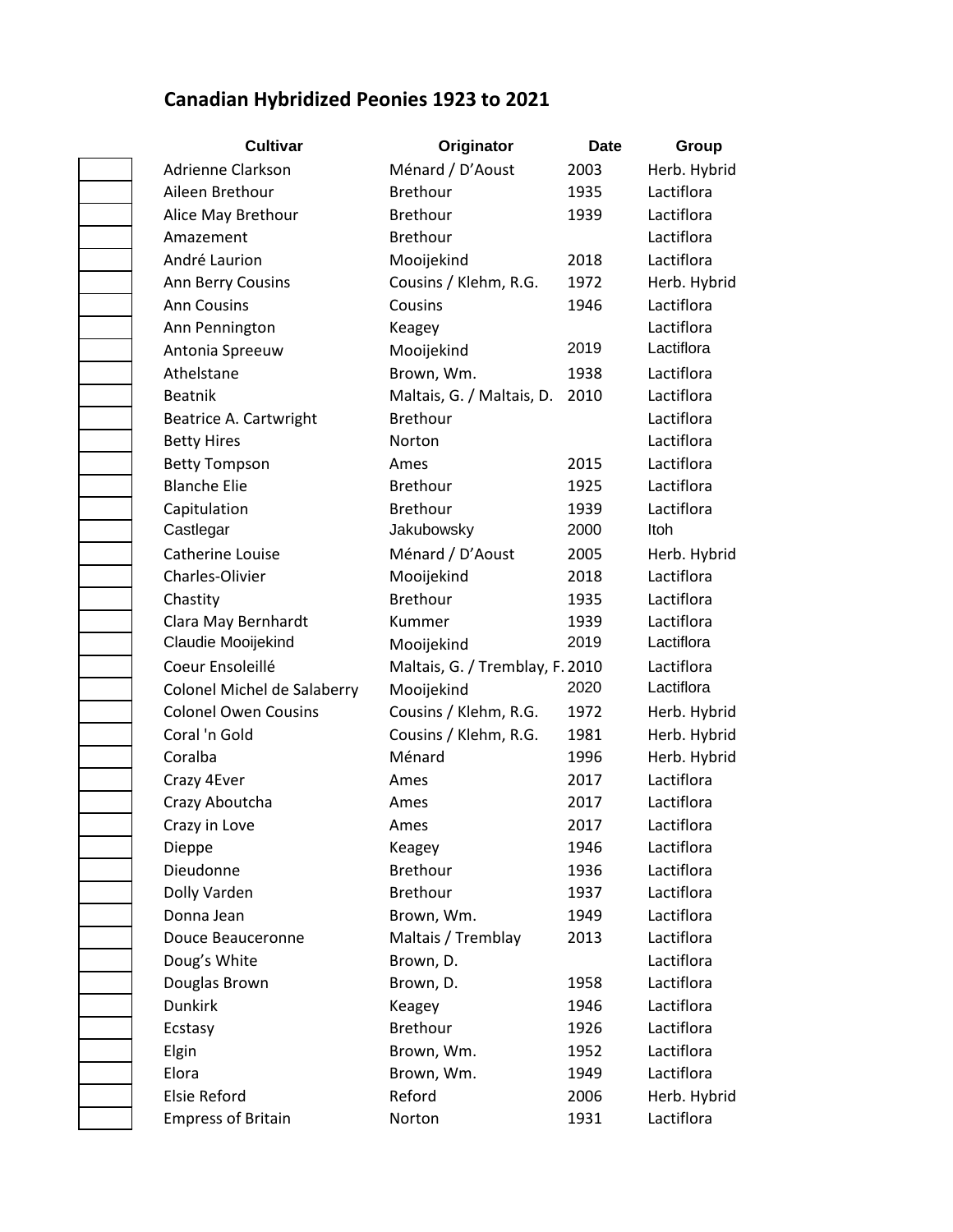Etched Salmon Cousins / Klehm, R.G. 1981 Herb. Hybrid Étienne Beaulieu Mooijekind 2019 Lactiflora Étienne Brûlé Brethour 1934 Lactiflora Eva Gauthier **Norton** Norton 1927 Lactiflora Ève Cournoyer Mooijekind 2020 Lactiflora Fairleigh **Brown, Wm.** 1938 Lactiflora Faith Fenton **Brethour** Brethour 1938 Lactiflora Falaise **Exercise Contracts** Keagey **1946** Lactiflora Fascination **Brethour** Brethour 1936 Lactiflora Francis H. Cabot Tremblay 2015 Herb. Hybrid George Vorauer Ménard / D'Aoust 2007 Lactiflora Gerardus Mooijekind Mooijekind 2018 Herb. Hybrid Ghislane Brosseau Mooijekind 2020 Lactiflora Glowing Raspberry Rose Cousins / Klehm, R.G. 1981 Herb. Hybrid Grand Maman Lise Mooijekind 2018 Lactiflora Harry A. Norton **Norton** Norton 1939 Lactiflora Haut-Richelieu Mooijekind 2018 Lactiflora Hidden Blushes Brethour 1939 Lactiflora Illustrious Brown, Wm. 1952 Lactiflora In Memoriam Brethour 1923 Lactiflora Irene May Gilbert Gilbert, W. / Canadian Peony Society Ivory White Saucer Cousins / Klehm, R.G. 1981 Herb. Hybrid Janice Smith **Brown, Wm.** 1952 Lactiflora Jean Ericksen Ericksen / Joslin 1999 Lactiflora Jean-Marc Beauchamp Mooijekind 2018 Lactiflora John's Dream Simkins / Cook 2016 Herb. Hybrid Josette Brethour 1937 Lactiflora June Athalie **1938** Lactiflora Karine Duval **Mooijekind** 2020 Lactiflora La Canadienne **1936** Lactiflora La Clément **Tremblay** 2015 Herb. Hybrid La Mariée **Tremblay 2015** Herb. Hybrid La Mutante **Tremblay 1998** Tremblay **1998** 2015 Herb. Hybrid La Périgny **Tremblay** 2016 Herb. Hybrid La Québécoise Mooijekind 2018 Lactiflora Lady Byng **Norton** 1926 Lactiflora Lady Elinor **Brethour** Brethour **Lactiflora** Lady of the Snows Brethour 1938 Lactiflora Lancaster Brown, Wm. 1952 Lactiflora Le Cratère Tremblay / G. & D. Maltais Le Patriote Québécois Mooijekind 2019 Lactiflora Legacy Keagey Lactiflora Linda Kathleen Jack Jack 1970 Lactiflora Louise Godin Tremblay 2015 Herb. Hybrid

2016 Lactiflora 2016 Herb. Hybrid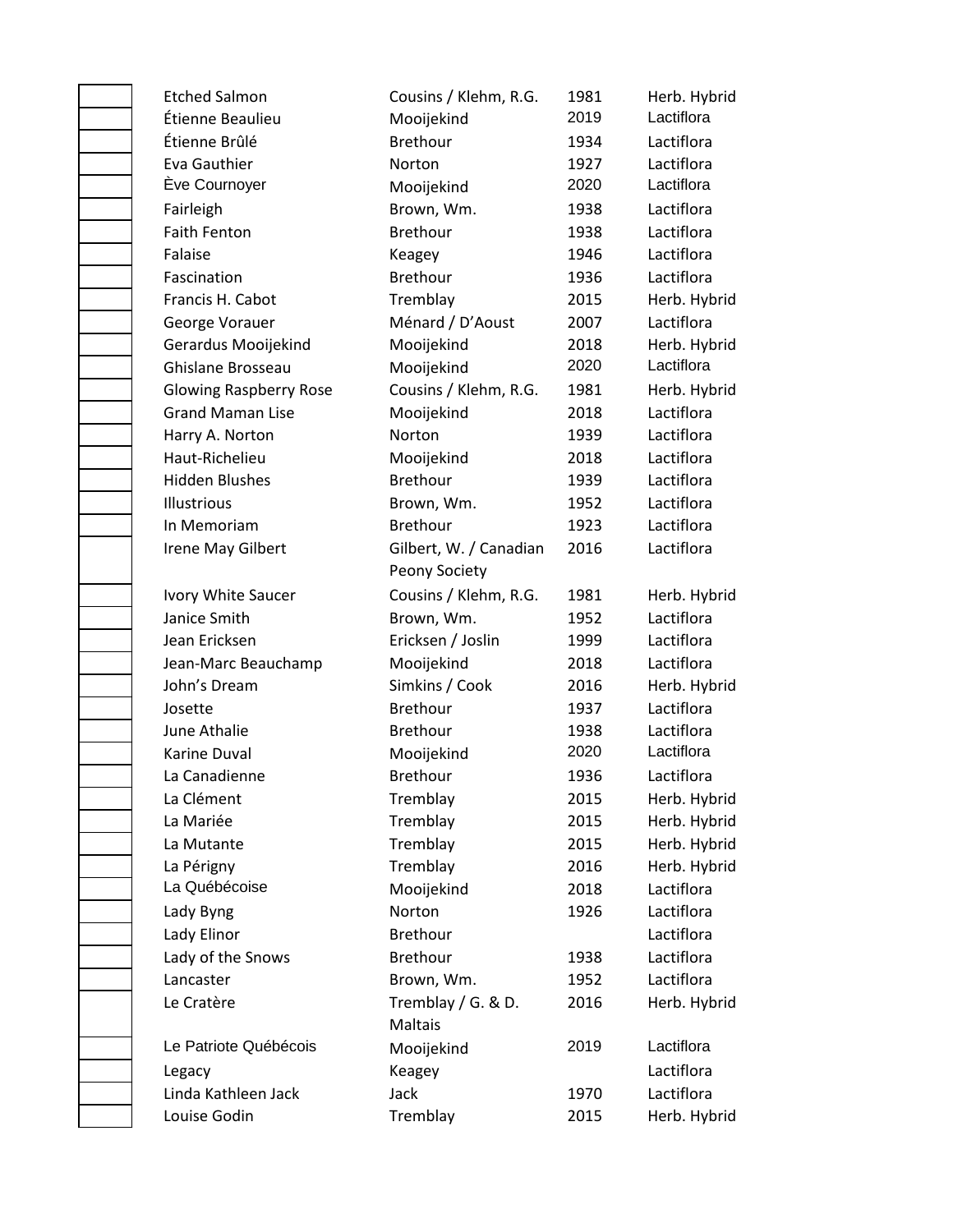| Louise Lossing                       | Lossing               | 1938      | Lactiflora   |
|--------------------------------------|-----------------------|-----------|--------------|
| Lovely Andrea                        | Ménard                | 1996      | Lactiflora   |
| Lydiane                              | Mooijekind            | 2018      | Lactiflora   |
| Madame Edna Power                    | <b>Simkins</b>        | 2000      | Herb. Hybrid |
| Madame Jacqueline Desmarais Tremblay |                       | 2020      | Herb. Hybrid |
| Madame Joly de Lotbinière            | Mooijekind            | 2018      | Lactiflora   |
| Margaret Logie                       | Keagey                |           | Lactiflora   |
| Marie Talbot                         | Tremblay              | 2013      | Herb. Hybrid |
| Marie-Paule Pelland                  | Fafard/Chartier       | 2020      | Lactiflora   |
| Marie-Victorin                       | Ménard / D'Aoust      | 2009      | Herb. Hybrid |
| Mary Contrary                        | Ménard / D'Aoust      | 2013      | Herb. Hybrid |
| <b>Mary Pratte</b>                   | Ménard / D'Aoust      | 2006      | Herb. Hybrid |
| Maryan                               | Brown, Wm.            | bef. 1938 | Lactiflora   |
| Michel Mooijekind                    | Mooijekind            | 2019      | Lactiflora   |
| <b>Milton Jack</b>                   | Jack                  | 1980      | Lactiflora   |
| Mimi                                 | Jack                  | 1974      | Lactiflora   |
| Monarque Papillon                    | Mooijekind            | 2020      | Lactiflora   |
| Moosenee                             | <b>Brethour</b>       |           | Lactiflora   |
| Mrs. A.O. Norton                     | Norton                | 1928      | Lactiflora   |
| Mrs. Alice Brethour                  | <b>Brethour</b>       |           | Lactiflora   |
| Mrs. F.G. Brethour                   | <b>Brethour</b>       | 1937      | Lactiflora   |
| Mrs. Harry A. Norton                 | Norton                | 1939      | Lactiflora   |
| Nathalie Benoit                      | Mooijekind            | 2019      | Lactiflora   |
| Nicola                               | Ames                  | 2016      | Lactiflora   |
| <b>Osiris Annabelle</b>              | Fafard                | 2017      | Herb. Hybrid |
| Osiris Annie                         | Fafard                | 2017      | Herb. Hybrid |
| <b>Osiris Cascades</b>               | Fafard                | 2017      | Lactiflora   |
| Osiris Daniel A. Séguin              | Fafard                | 2017      | Lactiflora   |
| Osiris Florence K                    | Fafard                | 2011      | Herb. Hybrid |
| <b>Osiris John Gomery</b>            | Fafard                | 2017      | Lactiflora   |
| Osiris Laurence                      | Fafard                | 2017      | Lactiflora   |
| <b>Osiris Laurie-Anne</b>            | Fafard                | 2017      | Lactiflora   |
| <b>Osiris Mariette Pelland</b>       | Fafard                | 2021      | Lactiflora   |
| <b>Osiris Marilou</b>                | Fafard                | 2017      | Lactiflora   |
| Osiris Pierrette Rayle               | Fafard                | 2017      | Lactiflora   |
| <b>Osiris Rosemere</b>               | Fafard                | 2017      | Lactiflora   |
| <b>Osiris Tommy</b>                  | Fafard                | 2017      | Lactiflora   |
| Osiris Van den Hende                 | Fafard                | 2017      | Lactiflora   |
| Osiris Yvette Lapointe               | Fafard                | 2017      | Lactiflora   |
| <b>Pauline Marois</b>                | Mooijekind            | 2020      | Lactiflora   |
| Pénélope Charron                     | Mooijekind            | 2019      | Lactiflora   |
| Premier Yoshida                      | Keagey                | 1957      | Lactiflora   |
| Prévention du Suicide                | Mooijekind            | 2020      | Lactiflora   |
| <b>Princess Margaret Rose</b>        | Brethour              | 1938      | Lactiflora   |
| <b>Prosperity Maud</b>               | Ménard / D'Aoust      | 2003      | Herb. Hybrid |
| Raspberry Fluff                      | Cousins / Klehm, R.G. | 1981      | Herb. Hybrid |
| Red Wonder                           | Ménard                | 2000      | Itoh         |
|                                      |                       |           |              |